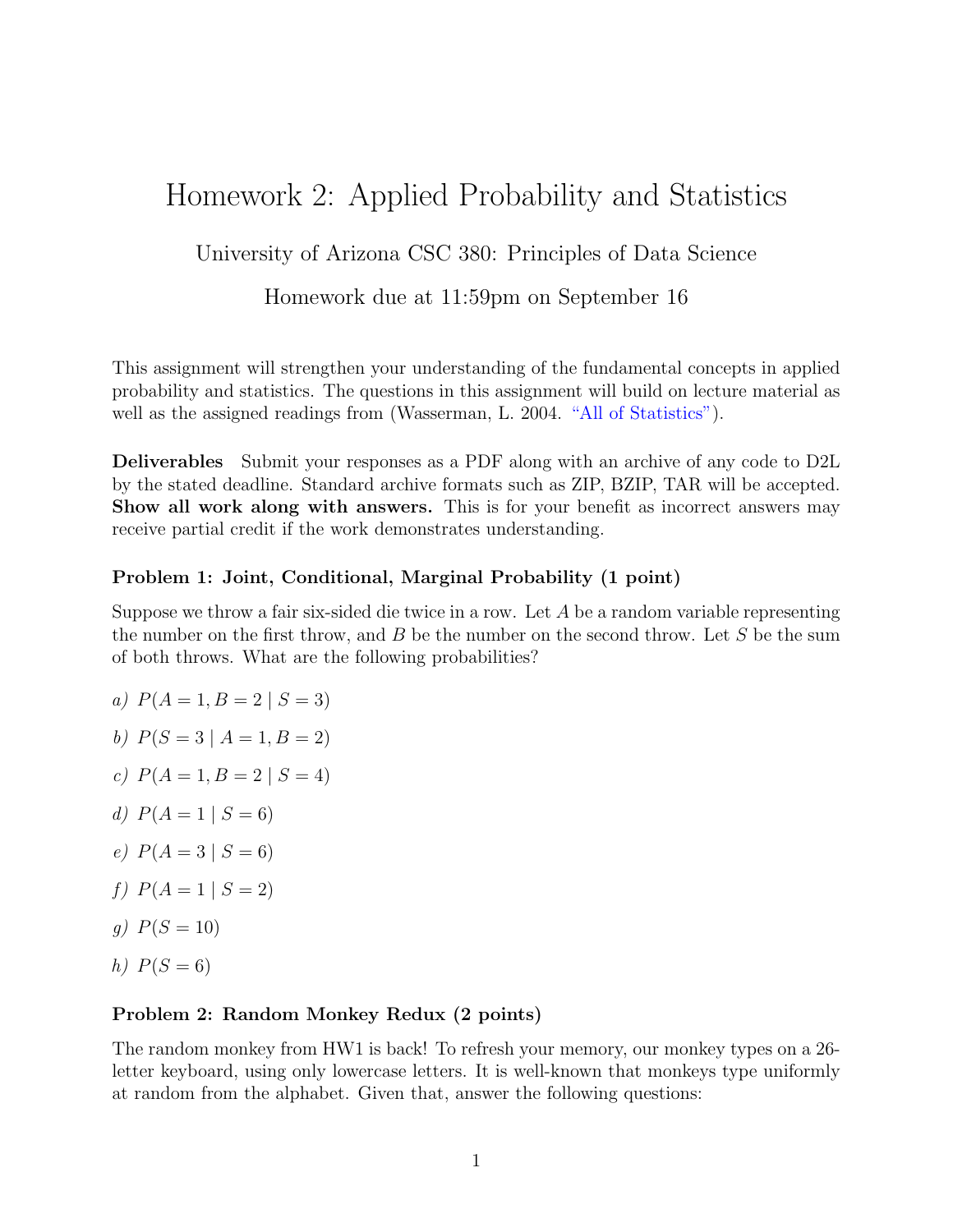- a) Let  $X_i = 1$  be the event that the monkey types the word "proof" starting on the i<sup>th</sup> letter, and  $X_i = 0$  otherwise. What is the marginal probability  $P(X_i = 1)$ ? Note: I am looking for an actual number or a fraction, not a formula.
- b) If the monkey types  $1,000,000$  characters, then what is the **expected number of times** the sequence "proof" appears?

Unlike on HW1, we are looking for the **expectation** of the number of occurrences of "proof". While this may appear challenging, I assure you that it is surprisingly straightforward and well within your capability with a little guidance. To make this question a little easier I have provided some hints below:

- The word "proof" cannot start on letter i if it has already started on any of the four letters preceding it. So  $X_i$  depends on variables  $X_{i-1}, X_{i-2}, X_{i-3}, X_{i-4}$ . By the same reasoning it is also dependent on variables  $X_{i+1}, X_{i+2}, X_{i+3}, X_{i+4}$ .  $X_i$  is independent of all other variables.
- Recall that the marginal probability can be calculated using the law of total probability,

$$
P(X_i) = \sum_{x_1} \dots \sum_{x_{i-1}} \sum_{x_{i+1}} \dots \sum_{x_{106}} P(x_1, \dots, x_{i-1}, X_i, x_{i+1}, \dots, x_N)
$$

The formula above just sums over all other variables, except  $X_i$ . Since  $X_i$  is independent of most RVs, this simplifies to,

$$
P(X_i) = \sum_{\substack{i=1 \ n_i = 1 \ n_i + 1}} P(x_{i-4}^{i-1}, X_i, x_{i+1}^{x_{i+4}})
$$

where  $x_{i-4}^{i-1}$  $\sum_{i=4}^{i-1}$  is shorthand for the series  $x_{i-4}, x_{i-3}, x_{i-2}, x_{i-1}$ . You will find that many terms in this sum go to zero.

• The expected number of occurrences is given by  $\mathbf{E}\left[\sum_{i=1}^{10^6} X_i\right]$ . Recall that expectation is a linear operator. If you don't know what that statement implies then I recommend reviewing lecture slides from 9/7.

#### Problem 3: Discrete Approximation (3 points)

In continuous probability, we often need to solve messy integrals. For example, in this class we might need to use integrals to evaluate the probability of an event under a cumulative distribution function (CDF). Rather than solve this by hand, we can approximate it using discrete intervals. This problem will explore discrete approximation of integrals using a Gaussian model. Recall that the probability density function of a Gaussian is,

$$
\mathcal{N}(x \mid \mu, \sigma^2) = \frac{1}{\sqrt{2\pi\sigma^2}} \exp\left(-\frac{1}{2\sigma^2}(x-\mu)^2\right).
$$

In the questions below, we will use Python to form a discrete approximation of this model, and evaluate associated probabilities.